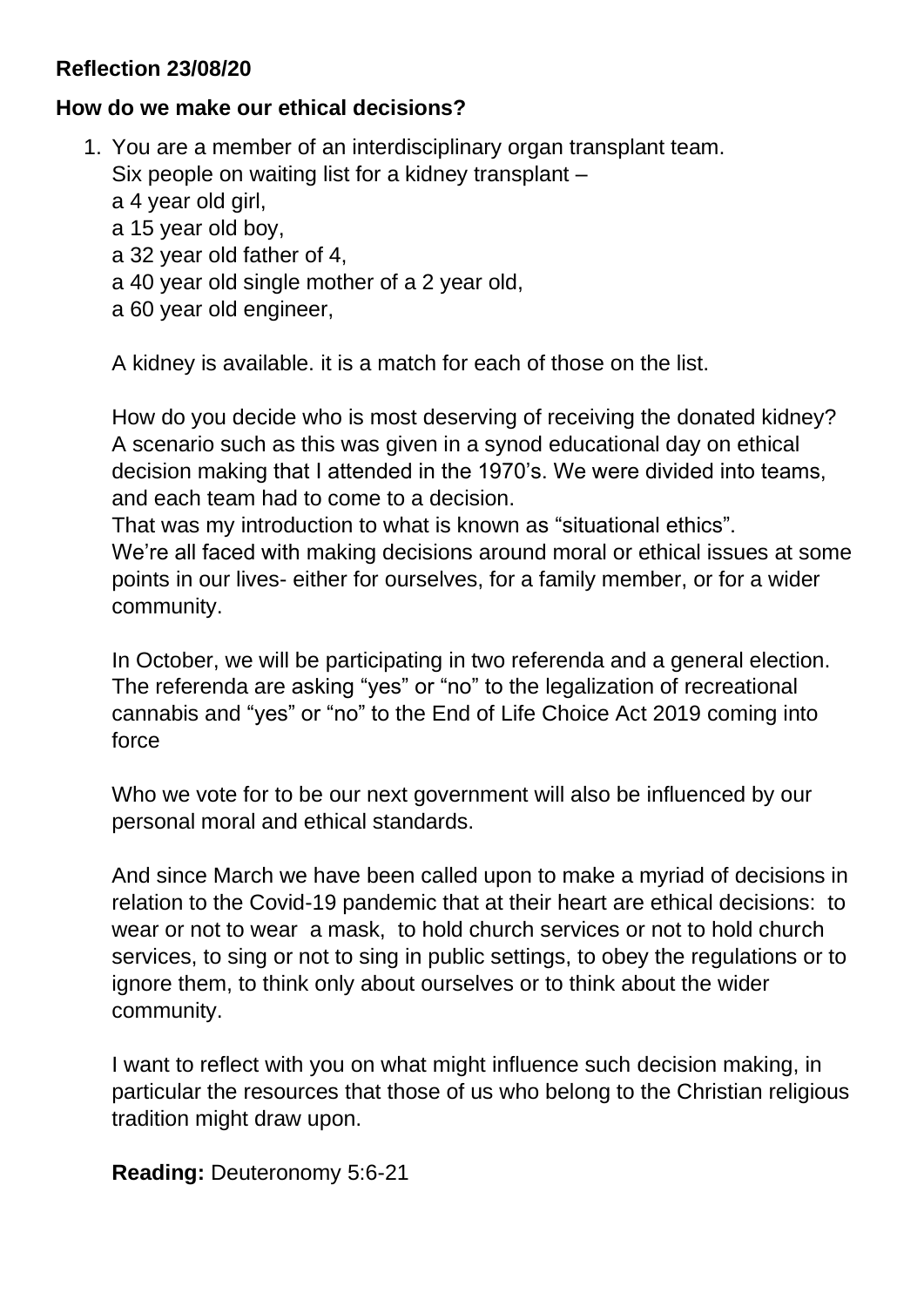2. The Ten Commandments – as we most often call the code or rules for life handed to Moses. Most of us probably learned them in Sunday School, and were led to believe that they are all we need for a godly life, and for the ordering of community. Can be problematic. For example – honour your father and your mother. When I was a volunteer for Rape Crisis in the 1980's my understanding of this commandment was severely challenged. How could a person who as a child raped or abused by their father, honour that person; or one who was beaten by their mother?

You shall not commit murder –used to oppose liberalizing abortion laws and end of life choice. What about the death penalty, war, self-defense? double standards throughout the ages. Legal definitions devised to address some of the contradictions. All kinds of mental gymnastics and justifications.

Bible, particularly the Old Testament, full of exceptions.

Many of the issues we face in the  $21<sup>st</sup>$  century were simply not around in ancient times e.g. responsible use of social media.

## **Reading:** Matthew 22:34-40

3. Jesus said that all the laws hang on the commandment to love god and love your neighbour. Love your neighbour. Not just about being like the good Samaritan in Luke's gospel, responding to an emergency on the side of the road.

About self in relation to others. About attitude or disposition towards others.

There's often a tension between Individualism and community.

Individual human rights vs the common good. Protest yesterday in Auckland of people saying it's an infringement of rights to have to wear masks etc.

John Donne(16th/17thc poet/philosopher: no one is an island entire of itself; every person is a piece of the continent.

Human rights and the common good-

**Hymn:** verses 3&4 Christ our Guide

4. There are other tools we can use to help our ethical decision making. Wesleyan quadrilateral – name given by a  $20<sup>th</sup>$  century Methodist scholar Albert Outler to methodology used by John Wesley to think theologically. Four aspects in the methodology. Scripture, tradition, experience, reason.